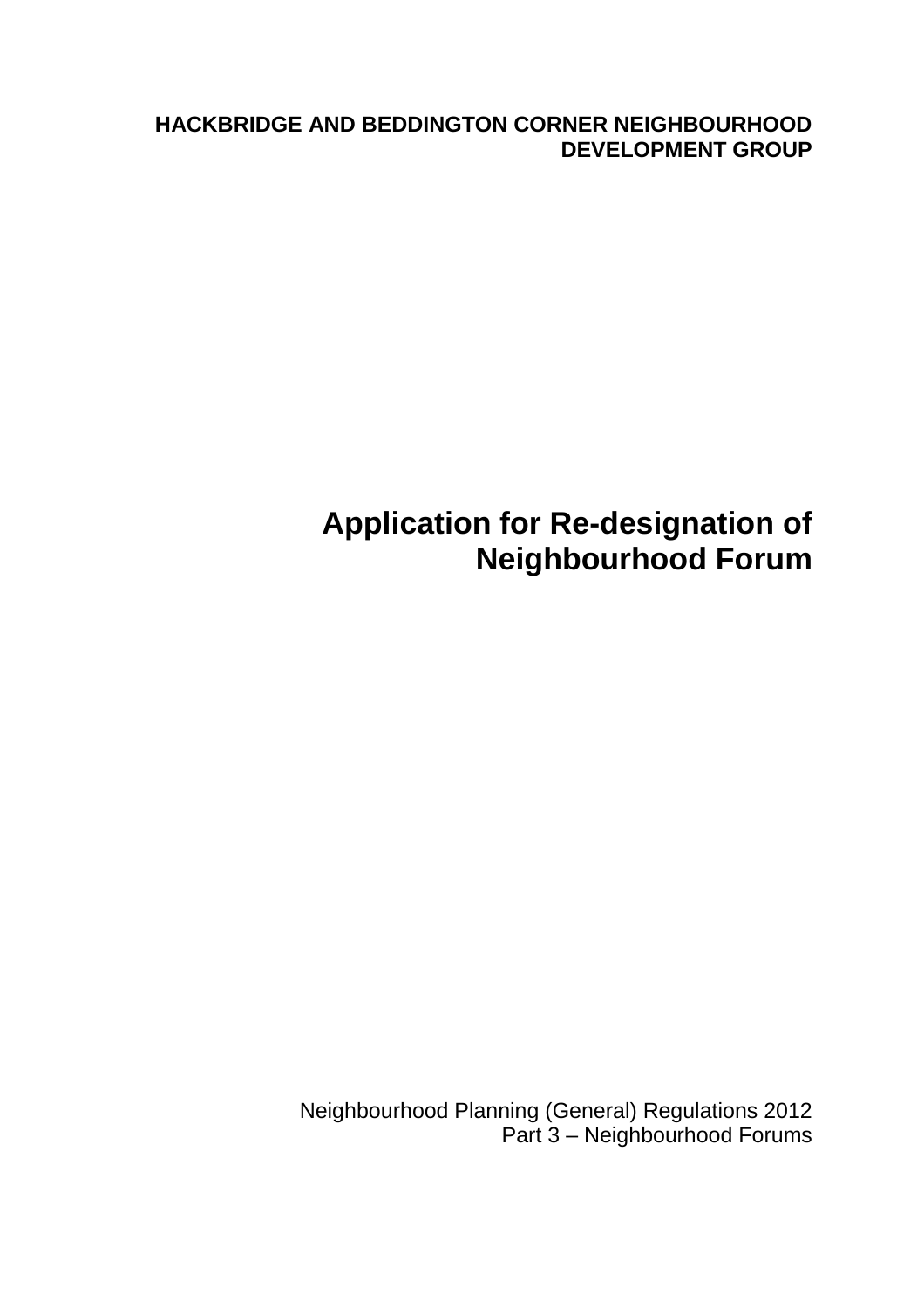#### **APPLICATION FOR DESIGNATION AS A NEIGHBOURHOOD FORUM PART 3 (8)**

The Hackbridge and Beddington Corner Neighbourhood Planning Forum was formally designated on 18<sup>th</sup> September at the council's Housing Economy and Business Committee. As such the designation's 5 years life span is set to expire in September 2017.

In accordance with The Neighbourhood Planning (General) Regulations 2012 Part 3 (8) this document represents the statement explaining why the Hackbridge and Beddington Corner Neighbourhood Development Group is considered a relevant body for purposes of designation as a Neighbourhood Forum.

#### **(a) Name of Proposed Forum:**

Hackbridge and Beddington Corner Neighbourhood Development Group (NDG)

#### **(b) Terms of Reference:**

See Annex 1

#### **(c) Written Constitution:**

See Annex 2

#### **(d) Name of the Neighbourhood Area to which this application relates:**

Hackbridge and Beddington Corner (See Annex 3 for Map) - The boundary of the proposed neighbourhood area is identical to the currently designated boundary. Please see the other application for the designation of the neighbourhood area for further details.

#### **(e) Contact details of Chair and Vice-Chair:**

In accordance with the requirements of the regulations the undernoted contact details are to be made public:

Lysanne Horrox (Chair) 07970 781264

David Goymour (Vice-Chair) 07884 354913

Email: hackbridgeandbc@gmail.com Web: www.hackbridgendg.com

#### **(f) Statement which explains how the proposed neighbourhood forum meets conditions contained in section 61F(5) of the 1990 Act:**

A group of local residents and businesses are submitting this application for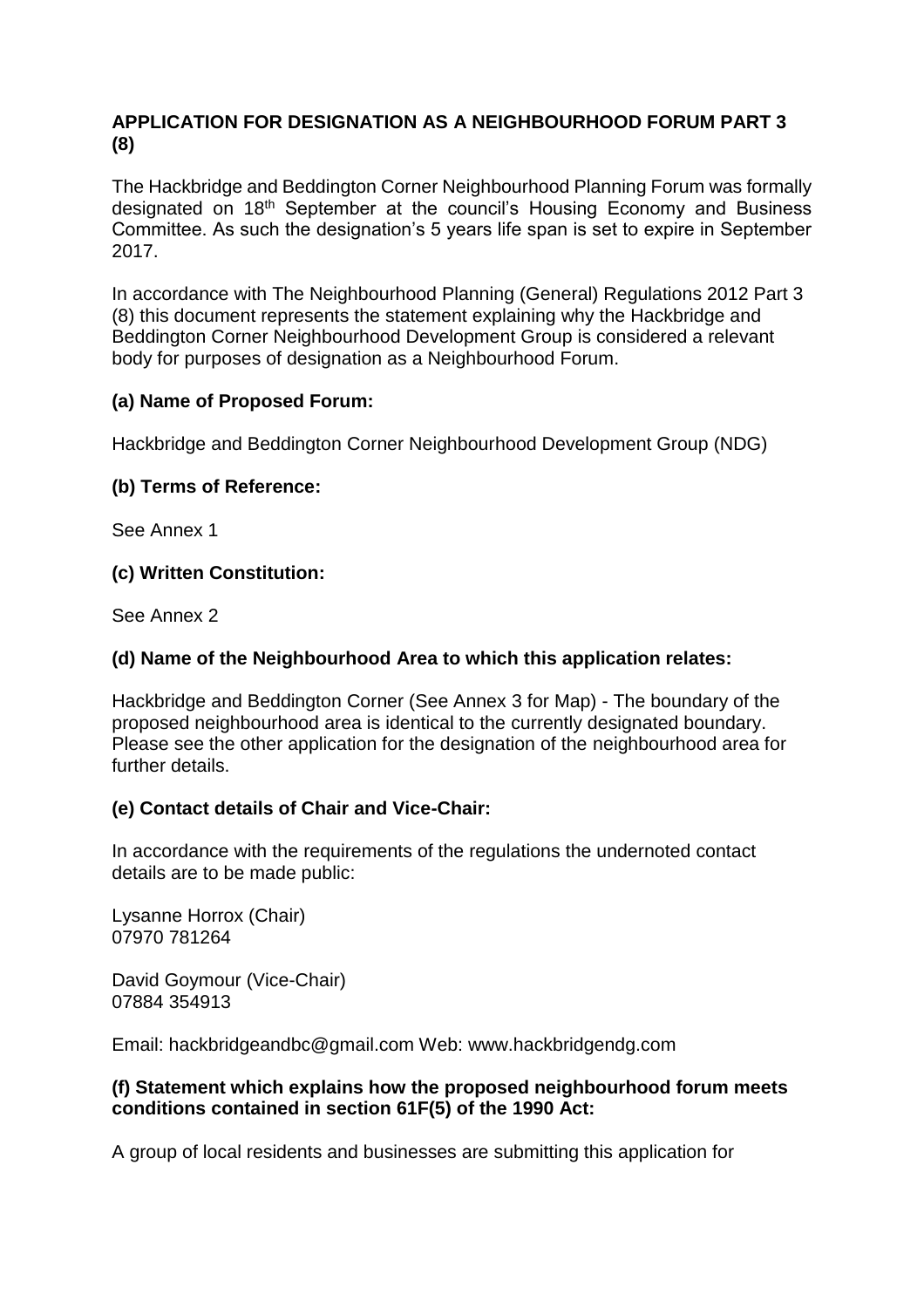designation of a neighbourhood forum, for which we will formulate and produce a 'neighbourhood plan'.

The Hackbridge and Beddington Corner NDG recognise and support the spatial vision for Hackbridge, as set out in the adopted Core Planning Strategy (2009), as a focus of sustainable regeneration and growth, bringing about the renewal of the fabric of the area through environmentally friendly innovative mixed-use redevelopment schemes, to create the UK's first sustainable suburb.

Hackbridge is currently the subject of imminent and extensive regeneration, including the redevelopment of a number of prominent sites within the area defined. This regeneration will have a significant impact on the existing residential and business community. Accordingly, local residents and businesses wish to be fully involved, by consulting, engaging and working with developers to ensure a positive impact in Hackbridge and Beddington Corner.

Additionally, the award of funding from the Mayor's Outer London Fund, enhancement of the River Wandle and preparations for the development of the Wandle Valley Regional Park are also factors that will significantly influence the lives of residents and opportunities for business growth within Hackbridge and Beddington Corner. Hackbridge has been designated as being suitable to move to the status of a district centre and sustainable neighbourhood. This will require careful planning to ensure that all of the people who live and work in Hackbridge feel included in this major change, as new developments will result in a significant influx of residents and new businesses into Hackbridge, with approximately 1,500 new homes and associated rise in population.

Developments, whether residential, commercial, educational, leisure, or other, require to be designed and built in full consultation with local residents and having regard to the affect on the local economy.

The members of the Hackbridge and Beddington Corner NDG are committed to producing a plan that meets the requirements of the 10 'One Planet Living' principles and, using the vehicle of a neighbourhood plan, aim to help Hackbridge become the first truly sustainable suburb, achieving the vision of the Core Planning Strategy.

Through this process the residents and businesses aspire to:

- protect, enhance & improve access and use of open space for play, recreation & biodiversity;
- enhance connectivity between all the communities that comprise Hackbridge and Beddington Corner;
- support and grow the viability and identity of the local centre as it moves towards District Centre status, addressing the impact on the local residential population, business and potential visitors that will be attracted by the regeneration;
- develop a sustainable suburb;
- create a 'Low Carbon Zone' with zero carbon standards achieved for all new developments;
- promote sustainable transport and accessibility;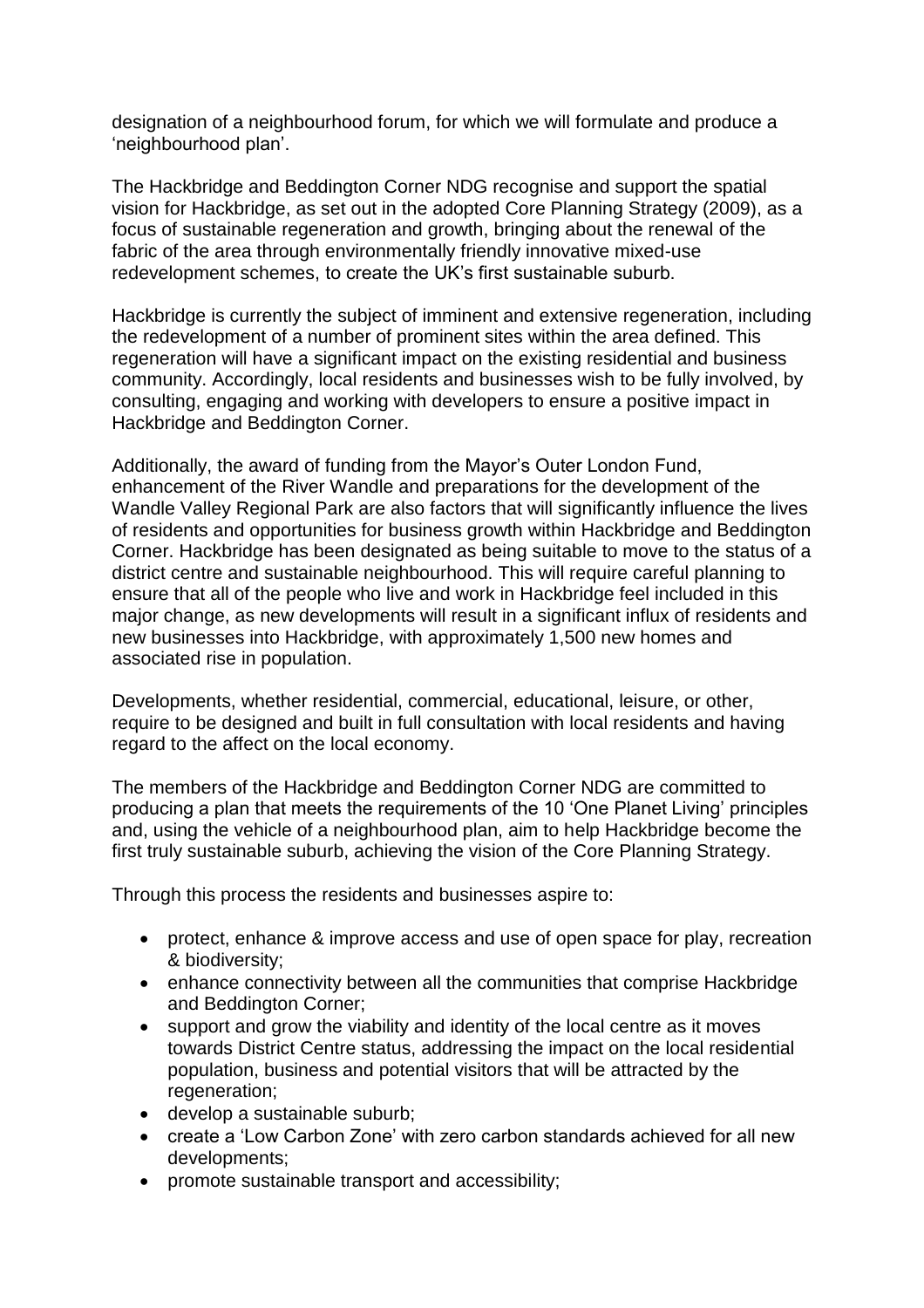- improve health and well-being;
- further enhance the River Wandle and wetlands as a green corridor for wildlife and its enjoyment of people either living locally or visiting the area;
- address the causes and impacts of climate change and promote Hackbridge and Beddington Corner as an exemplar of 'One Planet Living';
- encourage 'built' energy efficiency and renewables, reducing waste, managing flood risk and protecting habitats and species diversity; and
- Identify, protect and restore buildings and structures of historic interest that demonstrate the heritage of Hackbridge and Beddington Corner.

Formulating a neighbourhood plan will provide clear guidance and direction to investors and developers, as to the way local people wish to see Hackbridge move forward and thrive in the future. It will form part of a long-term delivery plan, for implementation by a variety of partners.

The Hackbridge and Beddington Corner NDG has been meeting since June 2011 and consist of:

- local residents from all parts of the area;
- local businesses;
- Councillors;
- land owners;
- persons who work in the area; and
- Community and Interest Groups:
	- All Saints Church
	- Heads of Local Schools
	- Cycle Groups
	- Nature Conservation Groups

The current membership easily exceeds the minimum number of 21 individuals, including representatives from all above categories. New members are actively encouraged at all times including information updates at the Local Committee and other local

community meetings and events.

The Hackbridge and Beddington Corner NDG welcome the powers being passed to local residents and businesses under the provisions of the Localism Act 2012 and is capable of working with all relevant partners to help bring forward positive development in the neighbourhood. This has already been demonstrated by the Hackbridge and Beddington Corner NDG in its work with developers who have recognised the importance of the neighbourhood planning process.

As such the Hackbridge and Beddington Corner NDG have been working with those developers who are intending to bring forward sites for redevelopment, or are already in the process of redevelopment, in order to ensure the regeneration meets the aspirations of the community and impacts positively on Hackbridge and Beddington Corner. To date we have had constructive meetings with the developers and/or landowners of the Wandle Valley Trading Estate, the proposed Corbet Close regeneration (LB Sutton), the Felnex Trading Estate, Thames Water and Viridor. The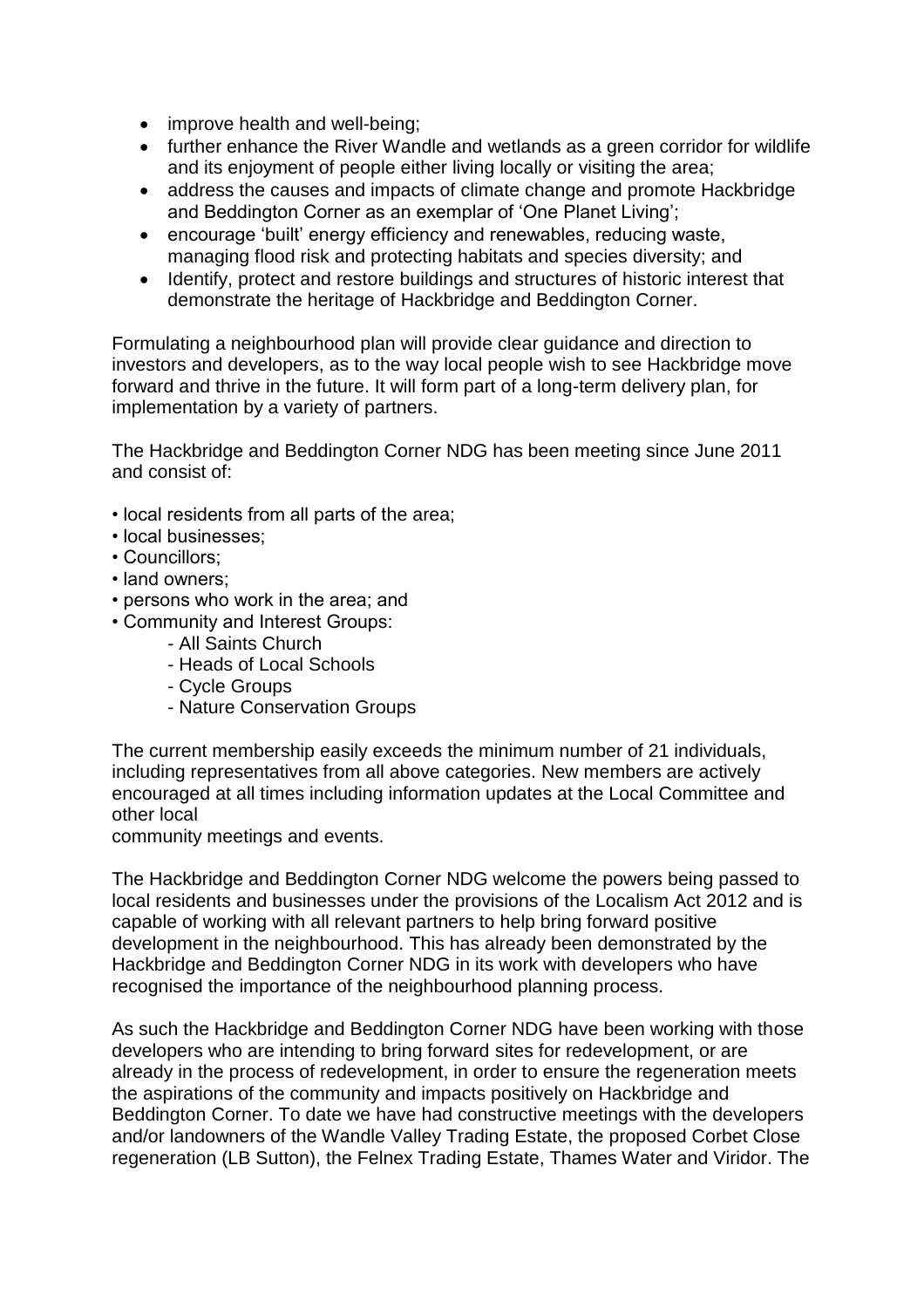experience gained through this work with developers and landowners will positively contribute towards the formulation of the neighbourhood plan.

Additionally the status of Hackbridge as a neighbourhood planning frontrunner has attracted offers of assistance and training from a number of external organisations including Locality, Design Council/CABE, Matrix Partnerships, Westminster College students, Glasshouse and Building Communities. The Hackbridge and Beddington Corner NDG have established good relationships with these organisations and have taken advantage of the training offered which has been a big benefit in preparing a neighbourhood plan.

Hackbridge and Beddington Corner NDG therefore consider that the above information demonstrates it is a relevant body for the purposes of Sections 61F(5) of the Town and Country Planning Act 1990, to apply for designation as a 'Neighbourhood Forum'.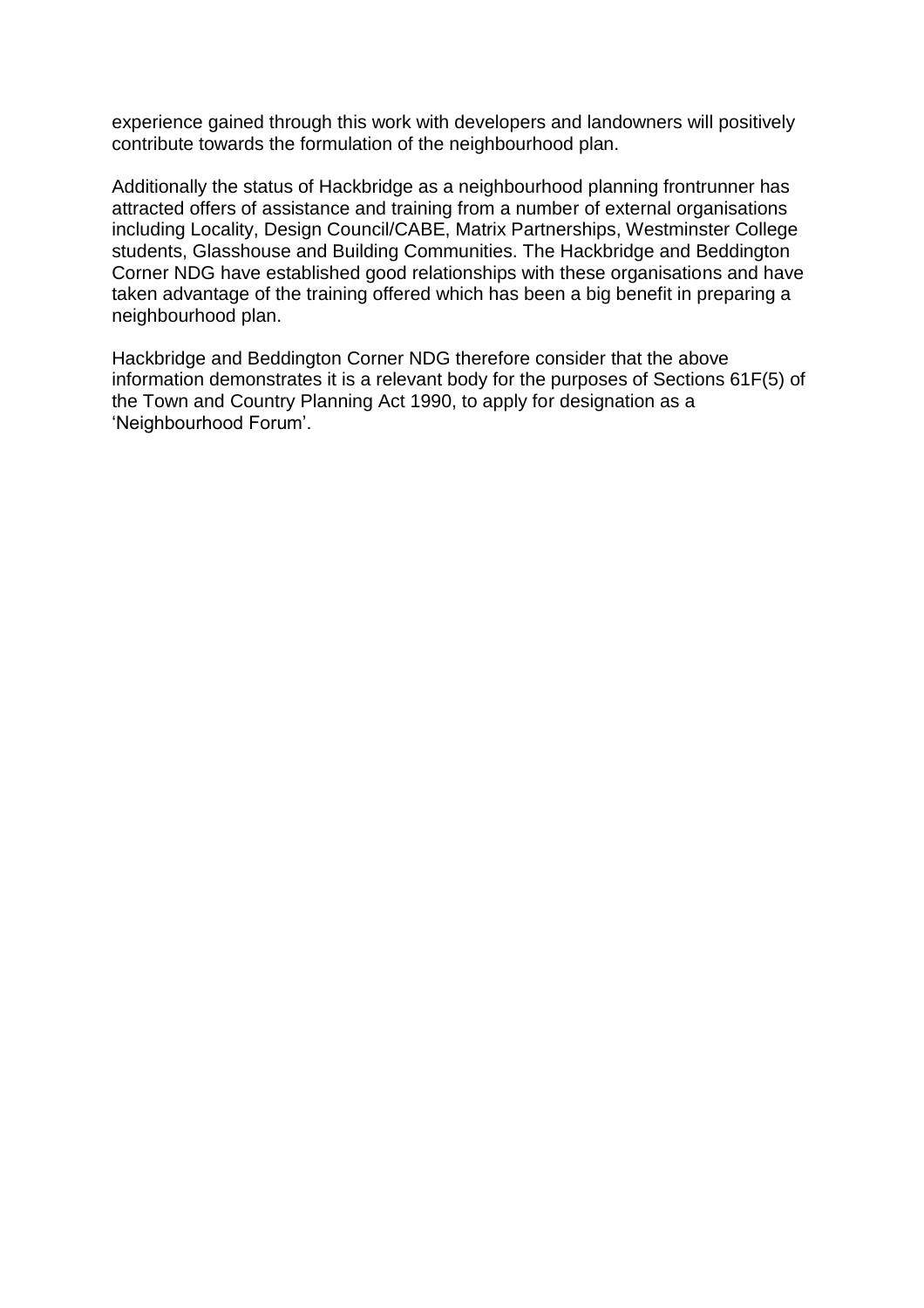## **ANNEX 1 TERMS OF REFERENCE**

**Purpose:** To shape the development of Hackbridge and Beddington Corner for the benefit of local people. Planning and improving the social, economic and environmental well-being of the Neighbourhood Area.

**Aim:** The group aims to lead the local community in shaping future developments and may receive statutory powers.

**Membership:** There should be a minimum membership of 21 members. Membership is open to all who live or work in Hackbridge and Beddington Corner (the Hackbridge Neighbourhood Area), Elected Members and Sutton Council.

**Meetings:** Meetings will normally be held monthly. Seven members will constitute a quorum. Formal meetings will be publicised on [www.hackbridgendg.com,](http://www.hackbridgendg.com/) Facebook and Twitter.

**Voting:** Discussions will aim at consensus. If a vote is taken, voting is restricted to members as defined above.

**Code of Conduct:** Everyone is to be treated with respect.

**Communication:** The Group will communicate with the local community through the web and printed materials, and through the Hackbridge Community Forum.

**Officers:** Chair, Vice-Chair and Secretary will be appointed at a formal meeting of the Group, normally for a period of 12 months.

#### **MEMBERSHIP LIST & ATTENDEES**

Angela Leahy, Helena Barrowclough, Sue Riddlestone, David Goymour, Julia Armstrong, Danielle Reid, Peter Lloyd, Pauline Lewis, Norman Jones, Pat Hersey, Ken Hersey,

Peter Alfrey, Lysanne Horrox, Colin Quemby, George Dow, Marianne Rasmussen, Jim Duffy, Jo Simister, Ann Baker, Nikki Watson, Joe Teakle, Andrew Maidment, Bob Steel, Dean James (Sutton Council & local resident)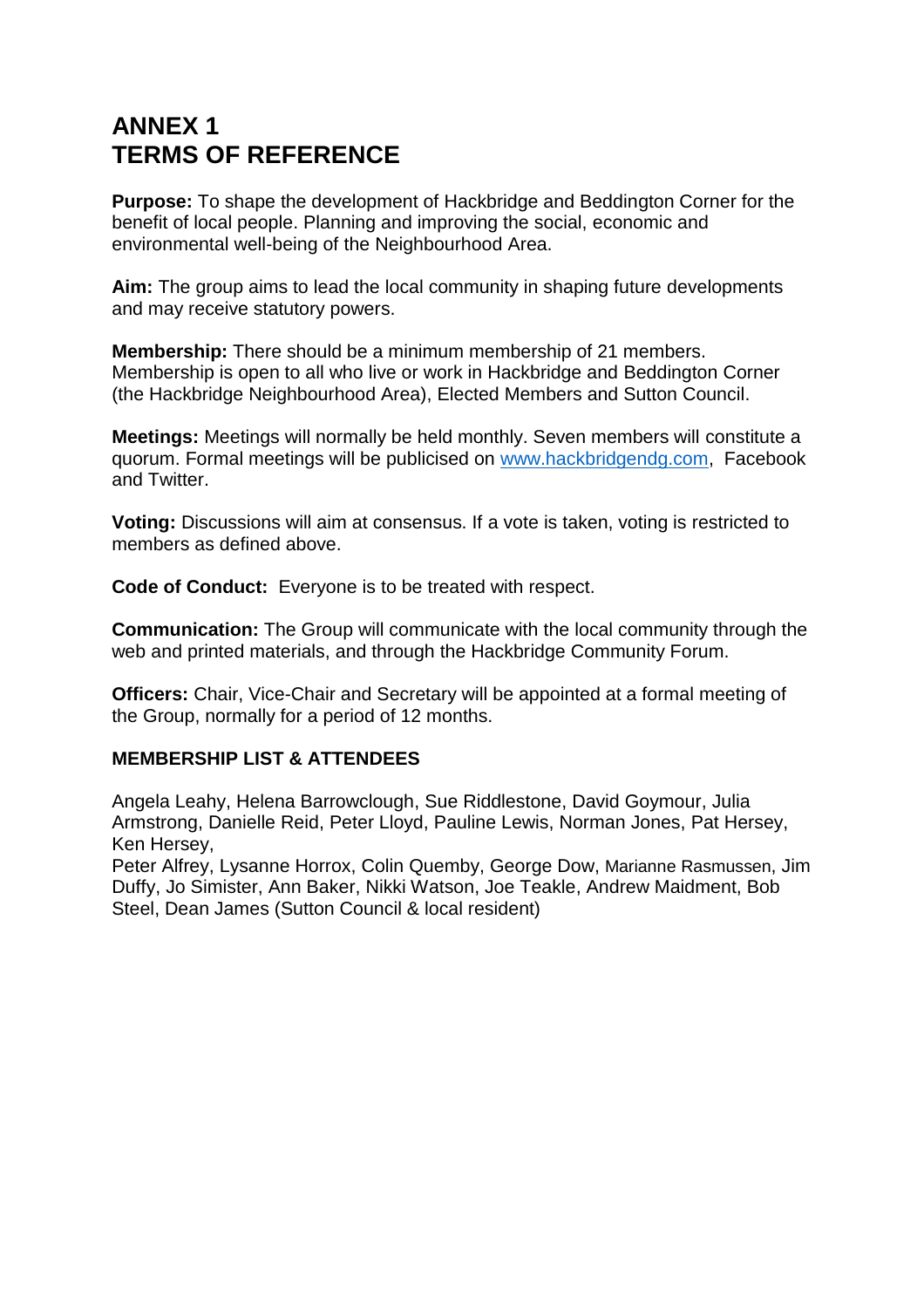#### **JOB DESCRIPTIONS**

#### **Chair**

Responsible for the overview and facilitation of the Hackbridge and Beddington Corner Neighbourhood Development Group (enabling the successful production of a neighbourhood plan).

Plan and chair meetings of the Hackbridge and Beddington Corner NDG. Maintain routine dialogue with all stakeholders and developers, identified as follows:

- London Borough of Sutton
	- o Ward Councillors
	- o Strategic Planning and Projects
	- o Other relevant department representatives
- Department of Communities and Local Government
- BioRegional
- Local business community in Hackbridge
- Surgery
- Primary Schools
- Residents

Ensure membership of NDG continues to grow through regular community engagement, demonstrating that members are drawn from all areas of the neighbourhood.

#### **Vice-Chair**

To support and assist the functions and role of the Chair.

Act as Point of Contact with developers to build relationships & promote the objectives of the NDG with:

Land Owners

- Thames Water Utilities Limited
- Wandle Valley Trading Estate
- London Borough of Sutton (Corbet Close & Land North of BedZed)
- Industrial/commercial land north of Hackbridge Station.

#### **Developers**

- Viridor Energy Recovery Facility,
- Taylor Wimpey Saxon House.
- Redrow (Wandle Valley Trading Estate)
- Barratt Homes / David Ward Homes (on behalf of Schroders for Felnex Site)
- Sutton Council Hackbridge Primary School expansion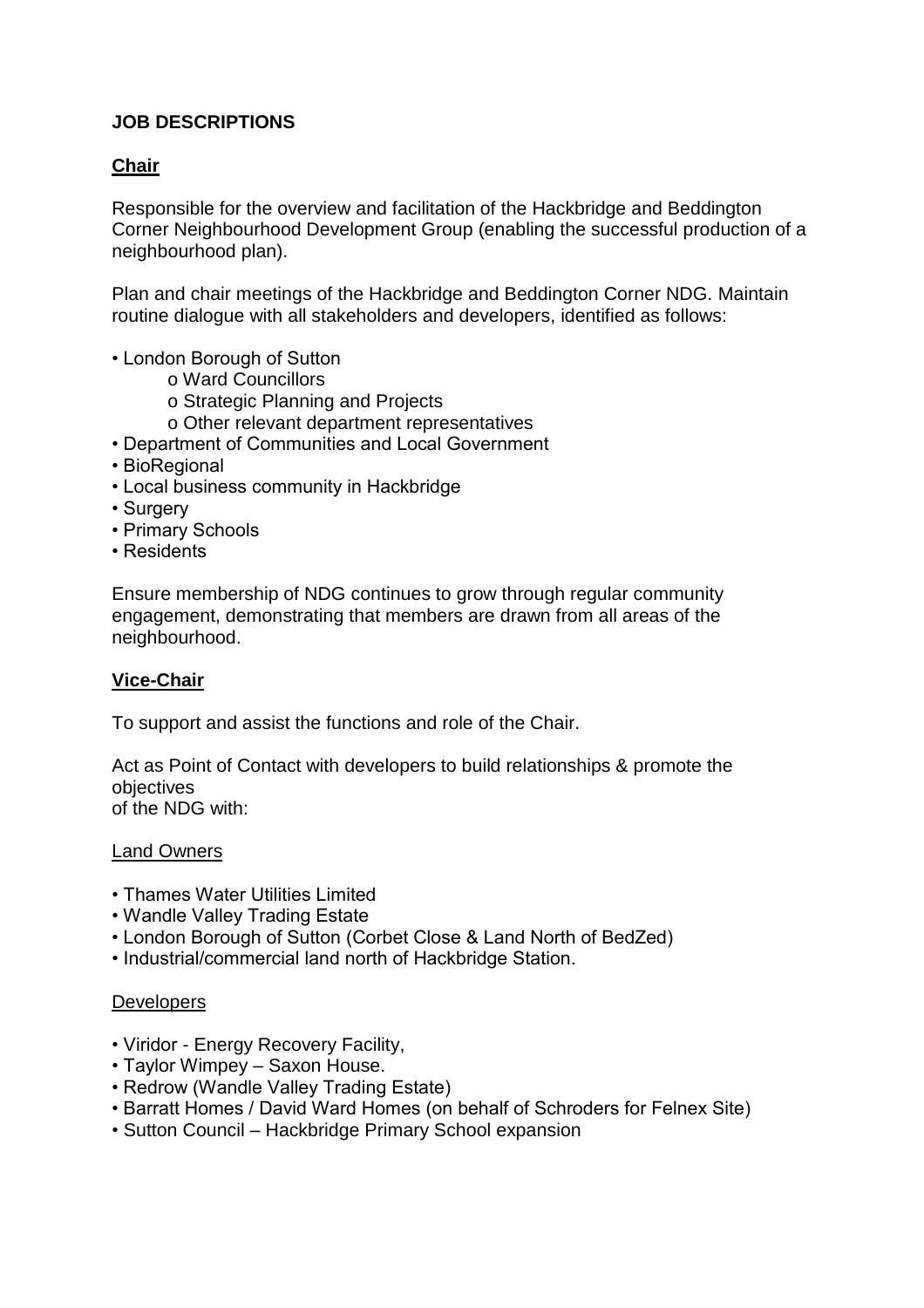#### **Interest Groups**

- Wandle Valley Trust (Wandle Valley Regional Park)
- London Wildlife Trust
- Beddington Farmlands Bird Group
- Wandle Forum

#### **Treasurer**

As Treasurer to the NDG, to identify streams of funding to progress the aims of the NDG.

#### **Secretary**

Provide secretarial support to record an accurate record of meetings, actions and to task members to affect such actions and report back.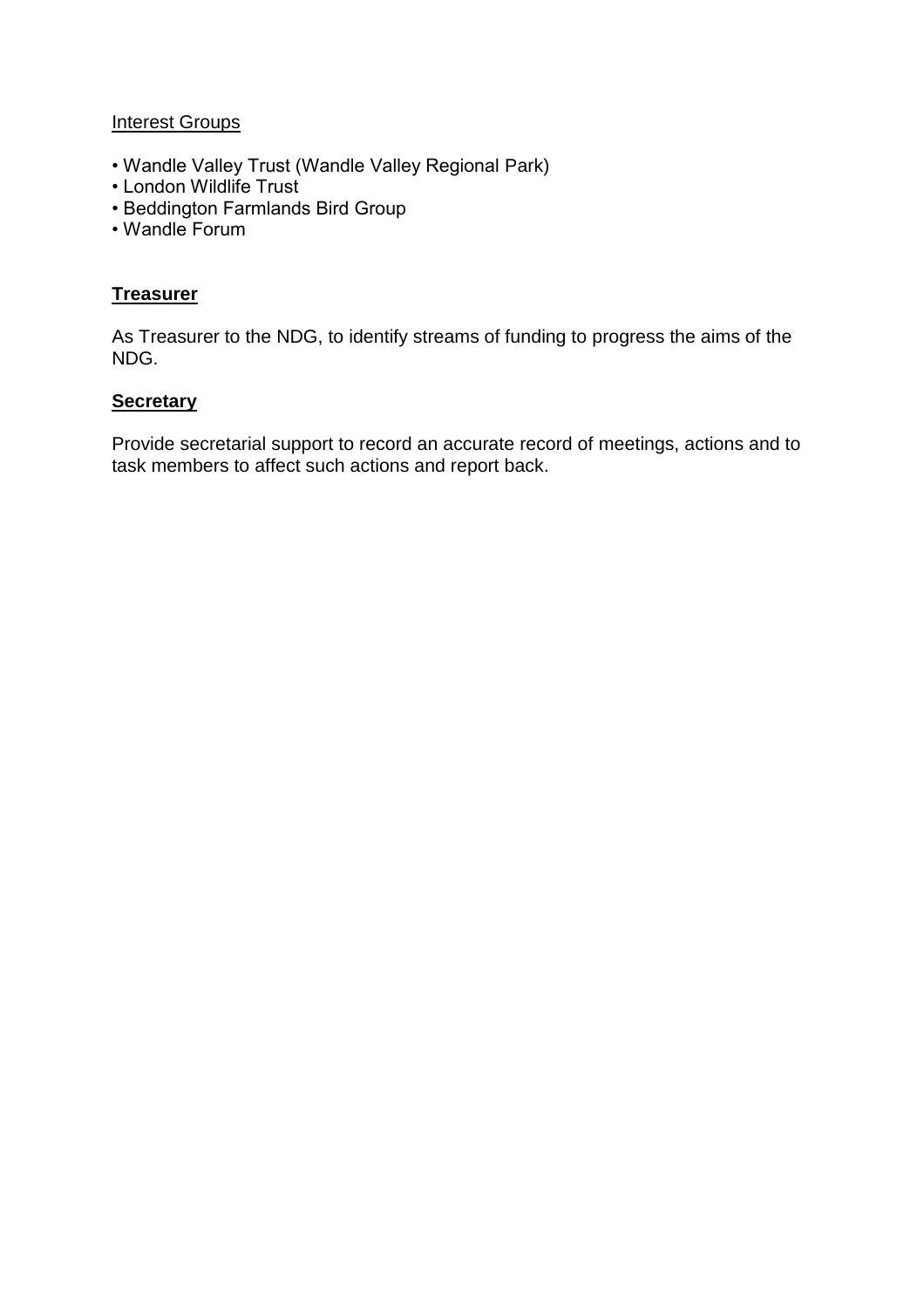## **ANNEX 2 – CONSTITUTION**

# Hackbridge and Beddington Corner Neighbourhood Development Group

# **Constitution**

### Name

The name of the neighbourhood forum shall be 'Hackbridge and Beddington Corner Neighbourhood Development Group'.

### Aims

The aims of the Group shall be:

To establish a Neighbourhood Forum, define the boundary of the Neighbourhood Area and formulate a Neighbourhood Plan.

The Neighbourhood Plan will provide policies that will shape the development of Hackbridge and Beddington Corner for the benefit of local people, the local economy and the environmental well-being of the Neighbourhood Area.

The Neighbourhood Plan will provide clear guidance to investors, developers, and other agencies as to the way local people wish to see Hackbridge and Beddington Corner develop and thrive in the future.

The formation, activities and aims of the Forum will conform to the requirements of the Neighbourhood Planning (General) Regulations 2012 Part 3(8) and Sections 61F(5) of the Town and Country Planning Act 1990

### Management Committee

A Management Committee elected annually at the Annual General Meeting (AGM) shall manage the Group.

- (a) The management committee shall consist of a chair, vice chair, secretary, treasurer, and two other voting members.
- (b) The committee may co-opt up to a further two voting members who shall resign at the next Annual General Meeting.
- (c) The committee shall meet at least six times each year.
- (d) At least 4 committee members must be present at a committee meeting to be able to make decisions.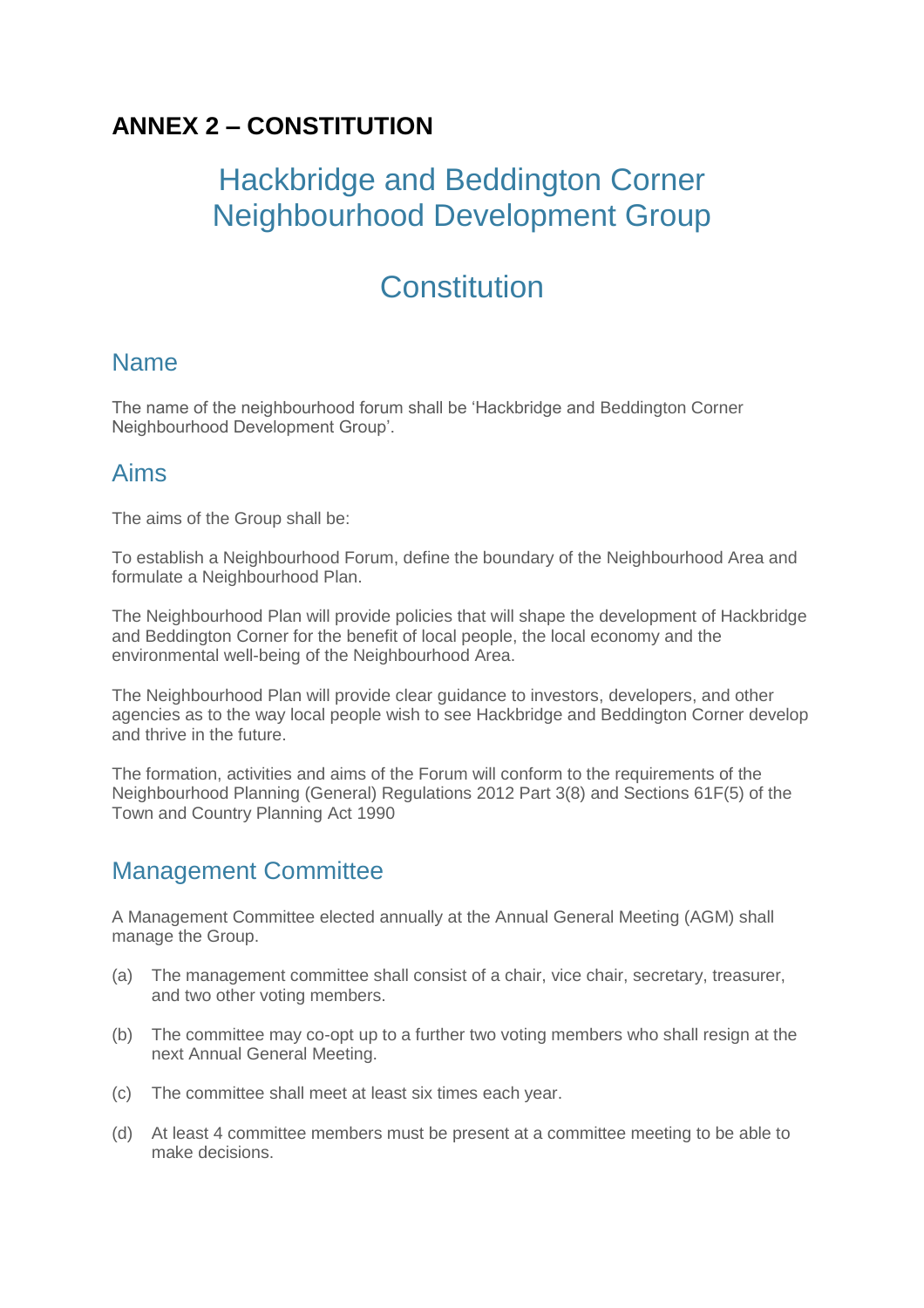(e) A proper record of all transactions and meetings shall be kept.

### Powers

To further these aims the committee shall have power to:

- (a) Obtain, collect and receive money or funds by way of contributions, donations, grants and any other lawful method towards the aims of the Group.
- (b) Associate with local authorities, voluntary organisations and the residents and businesses of Hackbridge and Beddington Corner to achieve the aims of the Group.
- (c) Do all such lawful things as will further the aims of the Group.

### Voting Membership

- (a) Voting membership shall be open to any resident or business proprietor within the designated boundary that has been formally approved as a member and is over the age of 16.
- (b) The Management Committee shall have the power to approve or reject applications for membership or to terminate the membership of any member provided that the member shall have the right to be heard by the committee before a final decision is made.

### General Meetings

- (a) An Annual General Meeting shall be held within 12 months of the date of the adoption of this constitution and each year thereafter.
- (b) Notices of the AGM shall be published three weeks beforehand and a report on the Group's financial position for the previous year will be made available at the same time.
- (c) A Special General Meeting may be called at any time at the request of the committee, or not less than one quarter of the membership. A notice explaining the place, date, time and reason shall be sent to all members three weeks beforehand.
- (d) One third of membership or four members being present, whichever is the greater, shall enable a General Meeting to take place.
- (e) Proposals to change the constitution must be given in writing to the secretary at least 28 days before a general meeting and approved by a two thirds majority of those present and voting.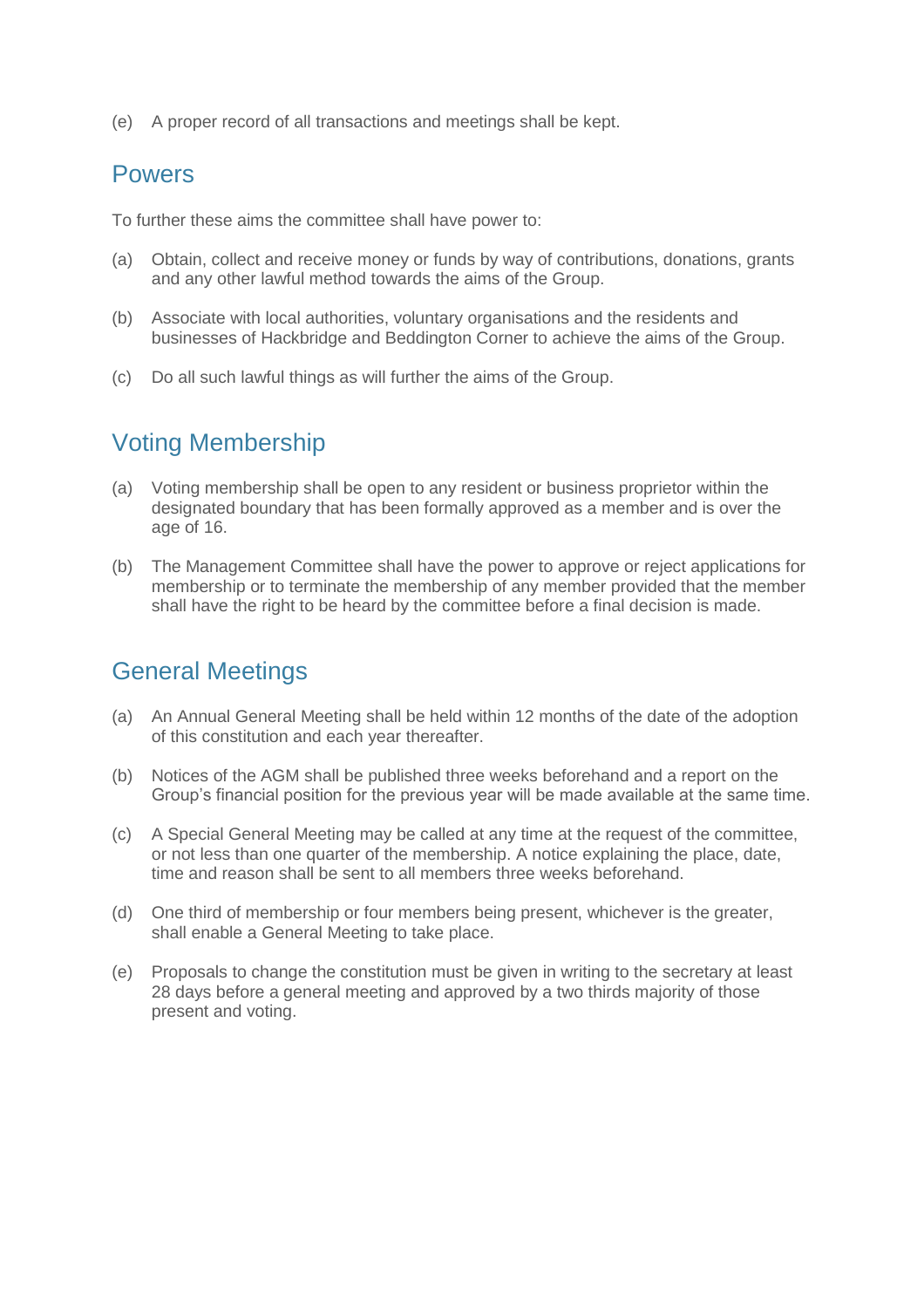### **Accounts**

- (a) The funds of the group including all donations, contributions and bequests, shall be paid into an account operated by the management committee. All cheques drawn on the account must be signed by at least two members of the Management Committee.
- (b) The funds belonging to the group shall be applied only to further the aims of the group.
- (c) A current record of all income, funding and expenditure will be kept.

### **Dissolution**

- (a) The Group may be dissolved by a resolution passed by a simple two-thirds majority of those present and voting at a Special General Meeting.
- (b) If confirmed, the committee shall distribute any assets remaining after the payment of all bills to other charitable group(s) or organisation(s) having aims similar to the Group or some other charitable purpose(s) as the Group may decide.

|            |                       | Date |
|------------|-----------------------|------|
| Print name | <b>Lysanne Horrox</b> |      |
|            |                       | Date |
| Print name | David Goymour         |      |
|            |                       | Date |
| Print name | Peter Lloyd           |      |
|            |                       | Date |

Print name Julia Armstrong